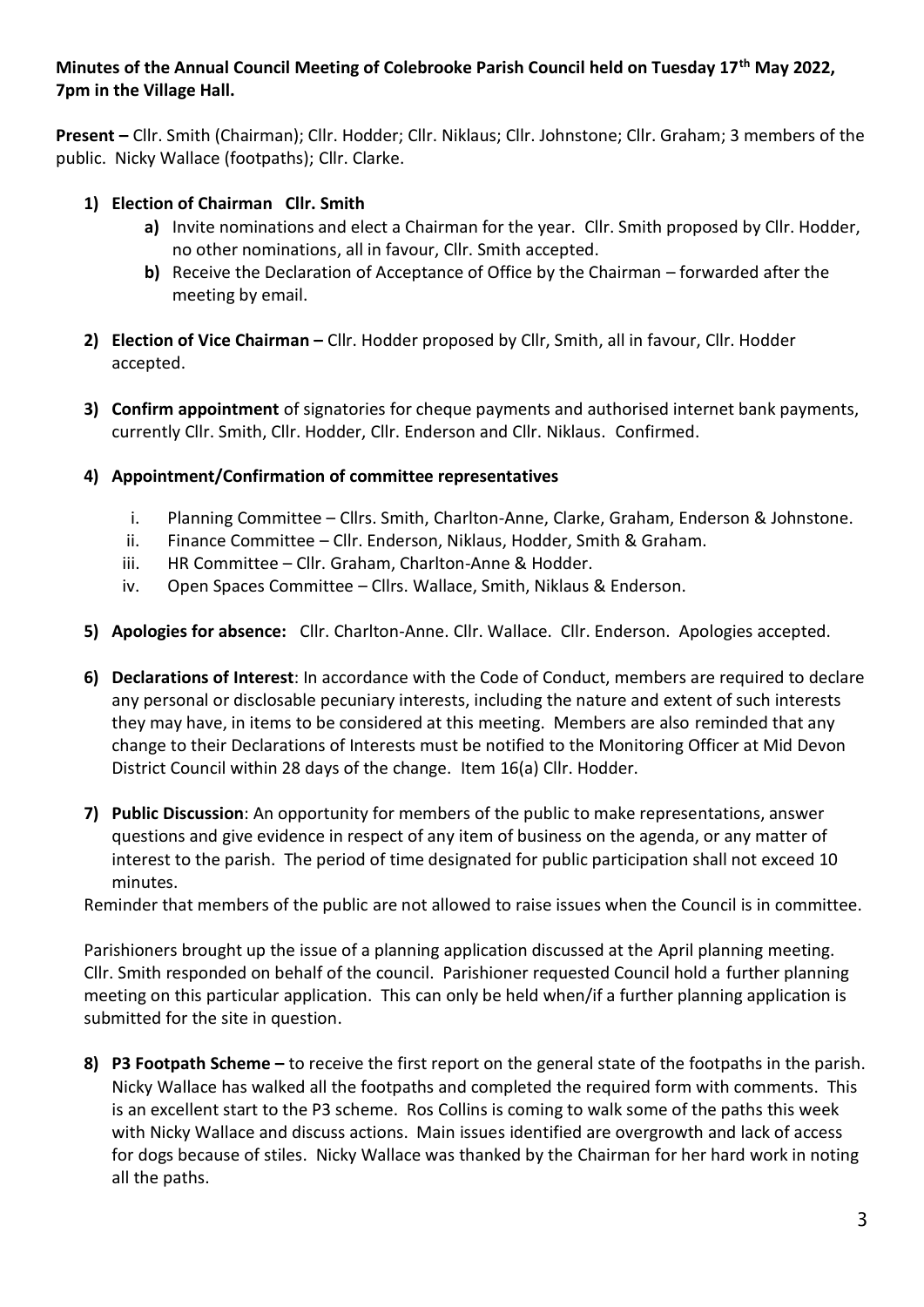## **9) County & District Councillor Reports (for information only)**

Cllr. White – to receive a report on conservation issues identified by Colebrooke Council applied to planning applications. To receive an update on Bellingate from Cllr. White with regard to access by vehicles.

Not received in time for the meeting.

- **10) Minutes –** the minutes of the meeting held on the 15TH March 2022 were approved and signed as a true record by the Chairman.
- 11) **Annual Internal Audit Report** completed 12<sup>th</sup> April, no issues raised. To resolve to accept this report. Resolved, proposed by Cllr. Smith, all in favour by show of hands.
- **12) Annual Governance Statement –** circulated to councillors to resolve to complete and approve this statement. Resolved and approved, proposed by Cllr. Smith, all in favour by show of hands.
- **13) Annual Accounting Statement –** circulated to councillors to resolve to agree and sign this statement. Resolved and approved, proposed by Cllr. Smith, all in favour by show of hands.
- **14) End of Year Bank Reconciliation and Explanation of Variances –** noted.
- **15) Network Rail –** Accounting for monies received from Network Rail pertinent to the bridge works particularly at Penstone.

Total received over the last 3 years £4,187 Spent so far £475 on defibrillator box, £1,200 towards the path =  $£1,675$ 

Balance remaining £2,512 -

**15a) Network Rail Crossings –** to receive an update as to when these crossings are going to be reopened. Not being opened for quite some time yet due to a lack of power for a traffic light system on safety grounds.

### **16) Open Spaces –**

- **i.** The fence at the Millennium Garden is showing signs of rot to consider replacing the fence. To agree actions and associated expenditure. The main road side requires replacement fencing. Cllr. Smith to check; agenda July for follow up.
- **ii.** Replacement of play equipment initial quote circulated prior to this meeting for a climbing frame. Cllr. Hodder would like to involve some of the young families to get their input. Agenda July for an update. Clerk to check how much S106 is still available.
- **iii.** Improvements at the Glade, namely a roof over the decking which could be covered by monies from Network Rail. Cllr. Hodder has submitted an application to County Cllr. Letch for some funding. Cllr. Smith proposed that monies from Network Rail be used for this project as it can be commenced in June. All agreed by show of hands – Cllr. Hodder to action.
- **17) PLANNING –** Mid Devon District Council have asked for comments from the parish council on the following planning applications – None received.

Decisions

a) 22/00331/CAT Reduce the height of leylandii hedge and remove 9 leylandii trees within conservation area, The Oyster, Colebrooke.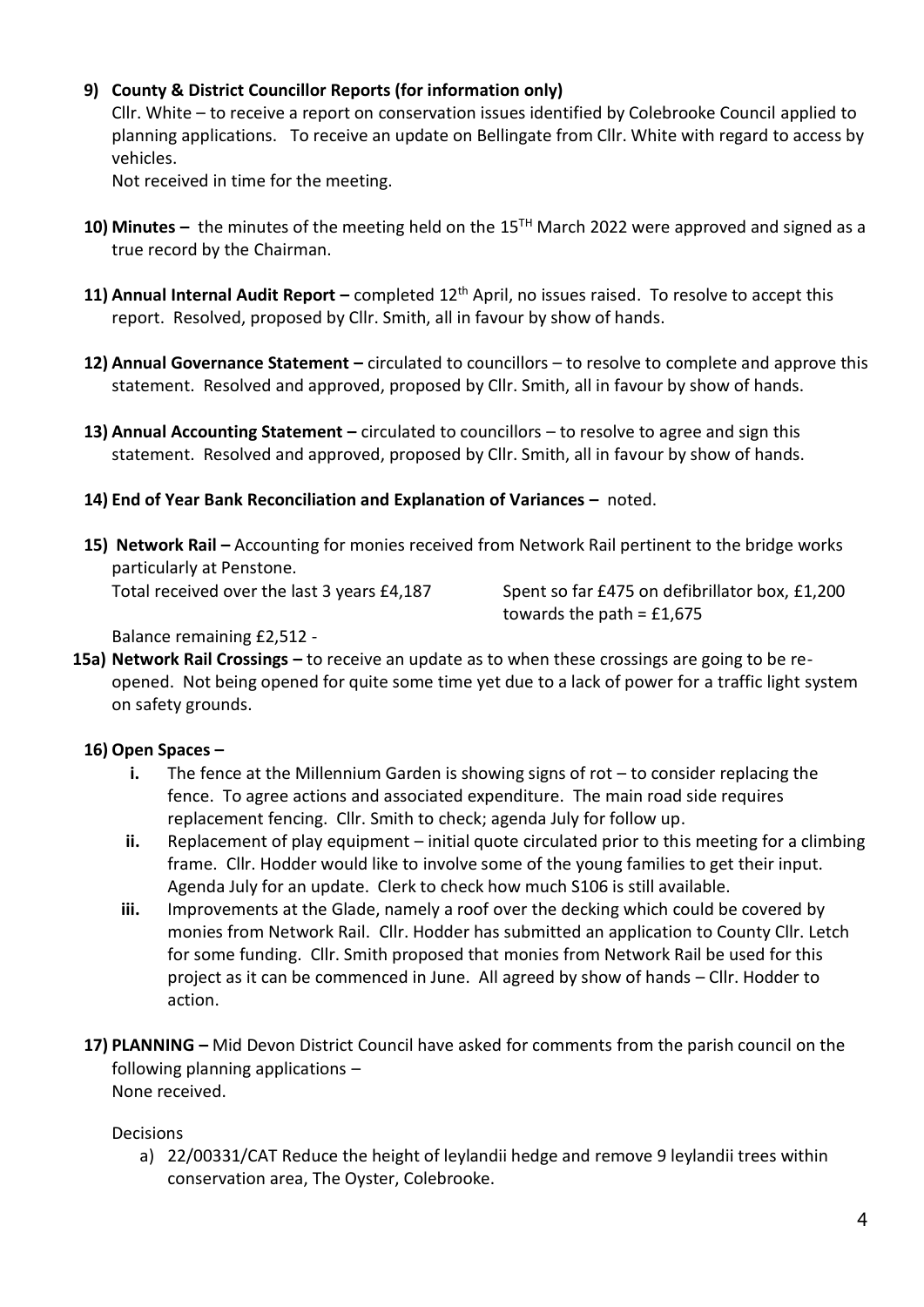NO OBJECTION

b) 22/00601/LBC Replace ground floor window and first floor window with doors and 1 window on north west elevation, Spencer House, Coleford. GRANTED

#### **18) FINANCE**

| Expenditure | Play Inspection Co. - overdue<br>DALC deducted off precept | £120.00<br>£105.17   | BACs 01/04  |
|-------------|------------------------------------------------------------|----------------------|-------------|
|             | Lee Accounting internal audit fee                          | £72.00               | <b>BACs</b> |
|             | Linden Lea Gardening Services                              | £182.99              | <b>BACs</b> |
|             | Linden Lea - grass cuts April                              | £136.00              | <b>BACs</b> |
|             | Employment April & May                                     | £433.78              | <b>BACs</b> |
|             | <b>BHIB Insurance</b>                                      | £362.26              | <b>BACs</b> |
| Income      | First half precept less DALC sub<br>P3 footpaths grant     | £5743.34<br>£2000.00 |             |

 Bank statement and Reconciliation circulated to all councillors prior to this meeting. Council resolved to accept the accounts as presented. Proposed by Cllr. Smith, all agreed by show of hands.

- **19) Insurance –** to discuss and resolve on a new insurance supplier due to unforeseen changes imposed on Council. Comparisons between 3 suppliers. Proposed to accept the quote from BHIB Insurers for £362.26 pa on a 3 year rolling contract. All agreed by show of hands.
- **20) VAT Claim –** submitted 18th April for £3395.73. Noted.
- **21) Jubilee –** to receive an update Cllr. Hodder updated council on the beacon evening, the food and activities for the 2<sup>nd</sup> June. The big lunch is going ahead based on numbers of 60. The Bell has run a big article full of information. A rope for the tug of war is being sourced. Children's games will be arranged on the day  $(5<sup>th</sup>$  June).

### **22) Clerk's Report (for information only)**

- i. Beminder the clerk is on annual leave from  $15<sup>th</sup>$  July to  $5<sup>th</sup>$  August inclusive.
- ii. Public rights for the inspection of council's accounts will be from  $6<sup>th</sup>$  June to  $15<sup>th</sup>$  July.

#### **Items for information**

Cllr. Enderson is checking the cemetery charges and these will be an agenda item in July.

Cllr. Hodder brought up the issue of the poor state of the noticeboard outside the village hall – this can be replaced at a cost of approximately £500 - this needs to go ahead in order for Council to be inclusive to all parishioners regarding notices for the council. All agreed to the purchase of a new noticeboard.

### **Date of next meeting - 19th July 2022 at 7pm.**

| Emails for information circulated prior to the meeting. |  |  |  |  |  |
|---------------------------------------------------------|--|--|--|--|--|
|                                                         |  |  |  |  |  |
| Meeting closed at 8.18pm                                |  |  |  |  |  |

| DALC Newsletter 15 (sent 16/03) |  |
|---------------------------------|--|

ent 16/03) **Highways Road Map newsletter (sent 16/03)**